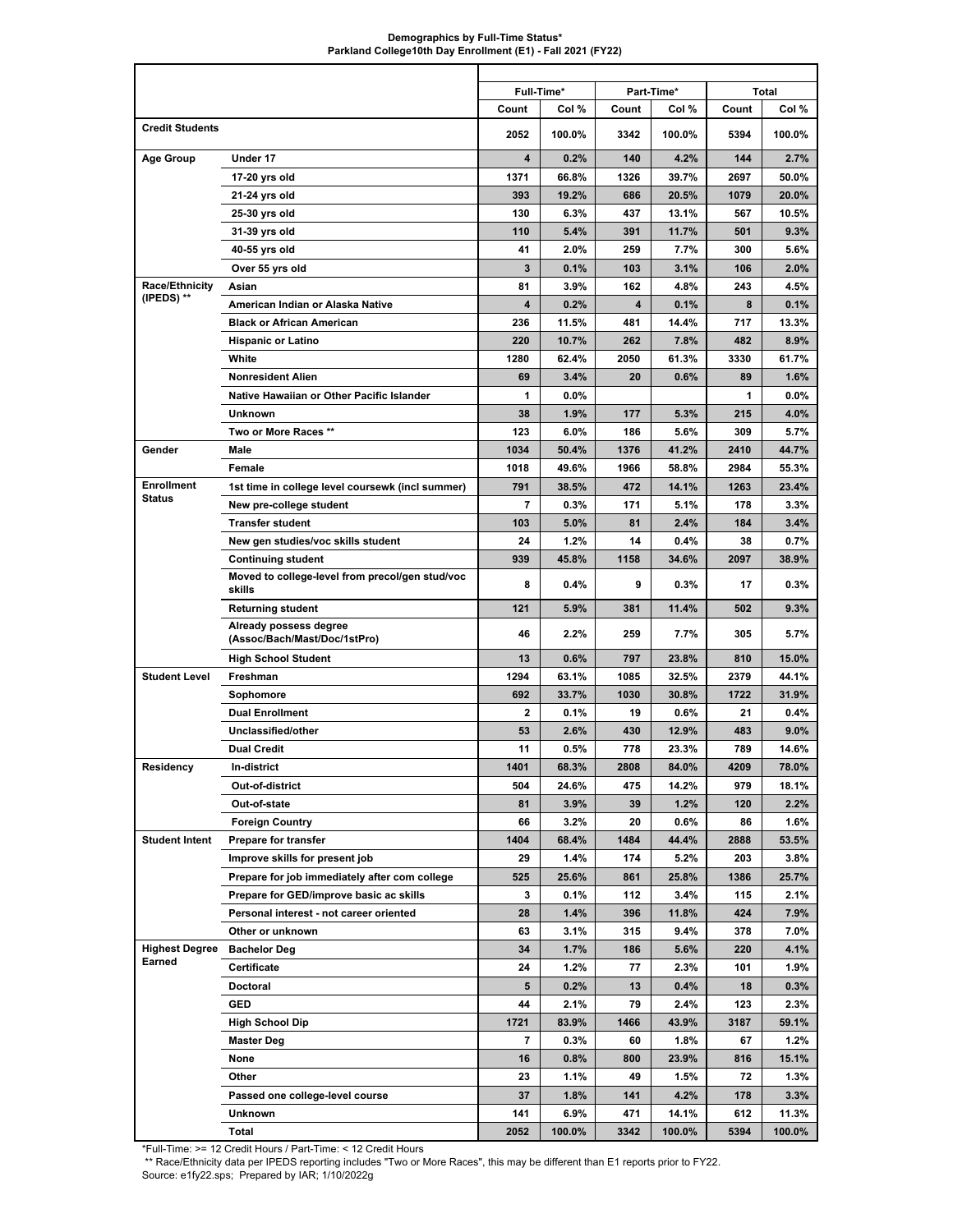|              |                             |                | Full-Time* |                         | Part-Time* |                         | <b>Total</b> |
|--------------|-----------------------------|----------------|------------|-------------------------|------------|-------------------------|--------------|
|              |                             | Count          | Col %      | Count                   | Col %      | Count                   | Col %        |
| <b>State</b> | <b>Alabama</b>              | 1              | 0.0%       |                         |            | 1                       | 0.0%         |
|              | Arizona                     | $\mathbf{1}$   | 0.0%       | $\mathbf{1}$            | 0.0%       | $\overline{2}$          | 0.0%         |
|              | <b>Arkansas</b>             |                |            | 1                       | 0.0%       | 1                       | 0.0%         |
|              | California                  | $\mathbf{1}$   | 0.0%       | $\mathbf{1}$            | 0.0%       | $\mathbf{2}$            | 0.0%         |
|              | <b>District of Columbia</b> | 1              | 0.0%       |                         |            | 1                       | 0.0%         |
|              | <b>Florida</b>              | $\mathbf{2}$   | 0.1%       | $\mathbf{2}$            | 0.1%       | $\overline{\mathbf{4}}$ | 0.1%         |
|              | Georgia                     |                |            | 3                       | 0.1%       | 3                       | 0.1%         |
|              | <b>Illinois</b>             | 1906           | 92.9%      | 3267                    | 97.8%      | 5173                    | 95.9%        |
|              | Indiana                     | 27             | 1.3%       | 8                       | 0.2%       | 35                      | 0.6%         |
|              | lowa                        | $\mathbf{3}$   | 0.1%       | $\mathbf{2}$            | 0.1%       | $5\phantom{1}$          | 0.1%         |
|              | Kentucky                    | 9              | 0.4%       | $\mathbf{2}$            | 0.1%       | 11                      | 0.2%         |
|              | Louisiana                   | $\mathbf 1$    | 0.0%       |                         |            | $\mathbf{1}$            | 0.0%         |
|              | Maryland                    | 1              | 0.0%       | 1                       | 0.0%       | $\overline{2}$          | 0.0%         |
|              | <b>Massachusetts</b>        |                |            | $\mathbf{1}$            | 0.0%       | 1                       | 0.0%         |
|              | Michigan                    | 1              | 0.0%       | 4                       | 0.1%       | 5                       | 0.1%         |
|              | <b>Minnesota</b>            |                |            | $\mathbf{1}$            | 0.0%       | 1                       | 0.0%         |
|              | <b>Missouri</b>             | 10             | 0.5%       | $\overline{2}$          | 0.1%       | 12                      | 0.2%         |
|              | Nebraska                    | $\overline{2}$ | 0.1%       | $\mathbf{2}$            | 0.1%       | $\overline{\mathbf{4}}$ | 0.1%         |
|              | <b>New Jersey</b>           | 1              | $0.0\%$    | $\mathbf{2}$            | 0.1%       | $\mathbf 3$             | 0.1%         |
|              | <b>New York</b>             |                |            | $\overline{2}$          | 0.1%       | $\overline{2}$          | 0.0%         |
|              | <b>North Carolina</b>       |                |            | $\mathbf{2}$            | 0.1%       | $\mathbf{2}$            | 0.0%         |
|              | Ohio                        | $\mathbf{2}$   | 0.1%       | $\mathbf{1}$            | 0.0%       | $\mathbf{3}$            | 0.1%         |
|              | <b>Oklahoma</b>             | 1              | 0.0%       | 1                       | 0.0%       | $\mathbf{2}$            | 0.0%         |
|              | Pennsylvania                | $\mathbf{3}$   | 0.1%       | $\mathbf{1}$            | 0.0%       | $\overline{\mathbf{4}}$ | 0.1%         |
|              | <b>South Carolina</b>       | $\mathbf 2$    | 0.1%       |                         |            | $\mathbf{2}$            | 0.0%         |
|              | <b>Tennessee</b>            | 3              | 0.1%       | $\mathbf{1}$            | $0.0\%$    | 4                       | 0.1%         |
|              | <b>Texas</b>                | $\mathbf{3}$   | 0.1%       | 9                       | 0.3%       | 12                      | 0.2%         |
|              | Virginia                    | $\mathbf{2}$   | 0.1%       | $\overline{\mathbf{2}}$ | 0.1%       | $\overline{\mathbf{4}}$ | 0.1%         |
|              | Wisconsin                   | $\mathbf{3}$   | 0.1%       | 3                       | 0.1%       | 6                       | 0.1%         |
|              | Foreign                     | 66             | 3.2%       | 20                      | 0.6%       | 86                      | 1.6%         |
|              | <b>Total</b>                | 2052           | 100.0%     | 3342                    | 100.0%     | 5394                    | 100.0%       |

**State by Full-Time Status\* Parkland College 10th Day Enrollment (E1) - Fall 2021 (FY22)**

\*Full-Time: >= 12 Credit Hours / Part-Time: < 12 Credit Hours Source: e1fy22.sps; Prepared by IAR; 1/10/2022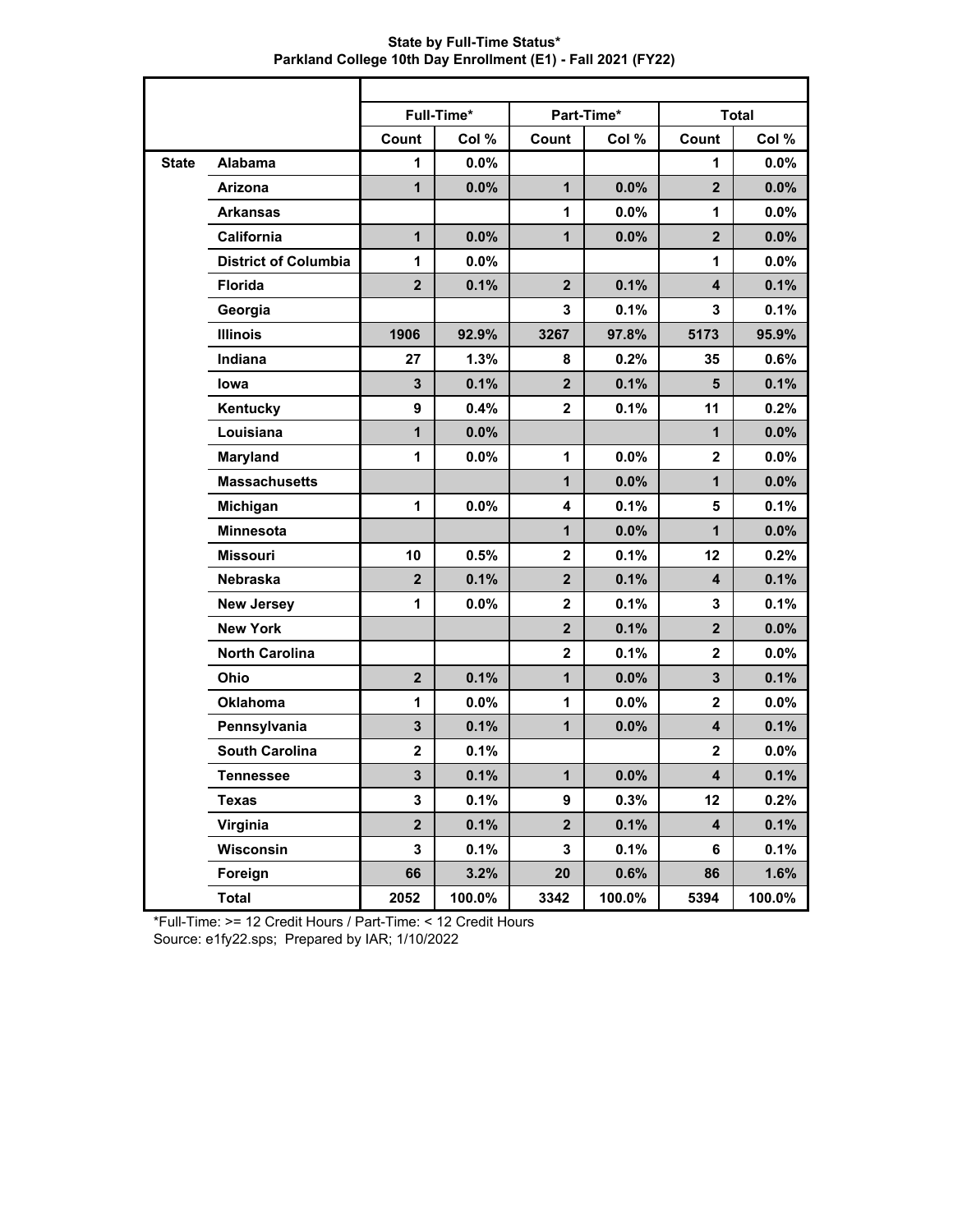**Program of Study by Full-Time Status\* Parkland College 10th Day Enrollment (E1) - Fall 2021 (FY22)**

|                         |                 | Full-Time*     |        |                         | Part-Time* |                | <b>Total</b> |
|-------------------------|-----------------|----------------|--------|-------------------------|------------|----------------|--------------|
|                         |                 | Count          | Col %  | Count                   | Col %      | Count          | Col %        |
| Degree Type             | 1799 **         | 162            | 7.9%   | 305                     | 9.1%       | 467            | 8.7%         |
|                         | AA              | 445            | 21.7%  | 322                     | 9.6%       | 767            | 14.2%        |
|                         | <b>AAS</b>      | 467            | 22.8%  | 498                     | 14.9%      | 965            | 17.9%        |
|                         | <b>AES</b>      | 49             | 2.4%   | 26                      | 0.8%       | 75             | 1.4%         |
|                         | <b>AFA</b>      | 65             | 3.2%   | 43                      | 1.3%       | 108            | 2.0%         |
|                         | <b>AGS</b>      | 92             | 4.5%   | 106                     | 3.2%       | 198            | 3.7%         |
|                         | AS              | 523            | 25.5%  | 332                     | 9.9%       | 855            | 15.9%        |
|                         | <b>CE</b>       | 175            | 8.5%   | 1480                    | 44.3%      | 1655           | 30.7%        |
|                         | <b>CER</b>      | 41             | 2.0%   | 203                     | 6.1%       | 244            | 4.5%         |
|                         | <b>CRD</b>      | 33             | 1.6%   | 27                      | 0.8%       | 60             | 1.1%         |
|                         | <b>Total</b>    | 2052           | 100.0% | 3342                    | 100.0%     | 5394           | 100.0%       |
| <b>Program of Study</b> | <b>Total</b>    | 2052           | 100.0% | 3342                    | 100.0%     | 5394           | 100.0%       |
|                         | <b>B AATAAS</b> | 9              | 0.4%   | $\mathbf{2}$            | 0.1%       | 11             | 0.2%         |
|                         | <b>B ABLAAS</b> | $\overline{7}$ | 0.3%   | $6\phantom{1}6$         | 0.2%       | 13             | 0.2%         |
|                         | <b>B ABLCER</b> |                |        | 1                       | 0.0%       | 1              | 0.0%         |
|                         | <b>B ABMAAS</b> | 14             | 0.7%   | $\mathbf{1}$            | 0.0%       | 15             | 0.3%         |
|                         | <b>B ABTAAS</b> | 13             | 0.6%   | 3                       | 0.1%       | 16             | 0.3%         |
|                         | <b>B ABTCER</b> |                |        | $\overline{2}$          | 0.1%       | $\mathbf{2}$   | 0.0%         |
|                         | <b>B ACCAAS</b> | 16             | 0.8%   | 23                      | 0.7%       | 39             | 0.7%         |
|                         | <b>B ACCCER</b> | 3              | 0.1%   | 8                       | 0.2%       | 11             | 0.2%         |
|                         | <b>B AGBCER</b> |                |        | $\mathbf 2$             | 0.1%       | $\mathbf 2$    | 0.0%         |
|                         | <b>B AROCER</b> |                |        | $\mathbf{1}$            | 0.0%       | $\mathbf{1}$   | 0.0%         |
|                         | <b>B CCPAAS</b> | 1              | 0.0%   |                         |            | 1              | 0.0%         |
|                         | <b>B ETRCER</b> |                |        | $\mathbf{1}$            | 0.0%       | $\mathbf{1}$   | 0.0%         |
|                         | <b>B HCMAAS</b> | 1              | 0.0%   | $\mathbf{2}$            | 0.1%       | 3              | 0.1%         |
|                         | <b>B HIHAAS</b> |                |        | $\mathbf{2}$            | 0.1%       | $\mathbf{2}$   | 0.0%         |
|                         | <b>B HIRAAS</b> | 1              | 0.0%   | $\mathbf 1$             | 0.0%       | $\mathbf{2}$   | 0.0%         |
|                         | <b>B INDCER</b> | 5              | 0.2%   | $\mathbf{2}$            | 0.1%       | $\overline{7}$ | 0.1%         |
|                         | <b>B INTCER</b> |                |        | $\mathbf{1}$            | 0.0%       | $\mathbf 1$    | $0.0\%$      |
|                         | <b>B MGTAAS</b> | 33             | 1.6%   | 38                      | 1.1%       | 71             | 1.3%         |
|                         | <b>B MKTAAS</b> | 18             | 0.9%   | 9                       | 0.3%       | 27             | 0.5%         |
|                         | <b>B SERCER</b> |                |        | $\mathbf{1}$            | 0.0%       | $\mathbf 1$    | 0.0%         |
|                         | <b>E AFTAAS</b> | 25             | 1.2%   | $\overline{7}$          | 0.2%       | 32             | 0.6%         |
|                         | <b>E AMTCER</b> | 4              | 0.2%   | 5                       | 0.1%       | 9              | 0.2%         |
|                         | <b>E AUSCER</b> |                |        | $\overline{2}$          | 0.1%       | $\mathbf{2}$   | $0.0\%$      |
|                         | <b>E AUTAAS</b> | 22             | 1.1%   | 15                      | 0.4%       | 37             | 0.7%         |
|                         | <b>E BCRCER</b> |                |        | $\overline{2}$          | 0.1%       | $\mathbf{2}$   | $0.0\%$      |
|                         | <b>E CADCER</b> |                |        | $\overline{\mathbf{2}}$ | 0.1%       | 2 <sup>2</sup> | $0.0\%$      |
|                         | <b>E CBSCER</b> |                |        | $\mathbf{2}$            | 0.1%       | $\mathbf{2}$   | $0.0\%$      |
|                         | <b>E CCACER</b> |                |        | $\mathbf{1}$            | 0.0%       | $\mathbf 1$    | $0.0\%$      |
|                         | <b>E CDMAAS</b> | 19             | 0.9%   | 9                       | 0.3%       | 28             | 0.5%         |
|                         | <b>E CDSAAS</b> | 1              | 0.0%   | 8                       | 0.2%       | 9              | 0.2%         |
|                         | <b>E CIVCER</b> | $\mathbf 2$    | 0.1%   | $\mathbf{2}$            | 0.1%       | 4              | 0.1%         |
|                         | <b>E CLSCER</b> |                |        | 28                      | 0.8%       | 28             | 0.5%         |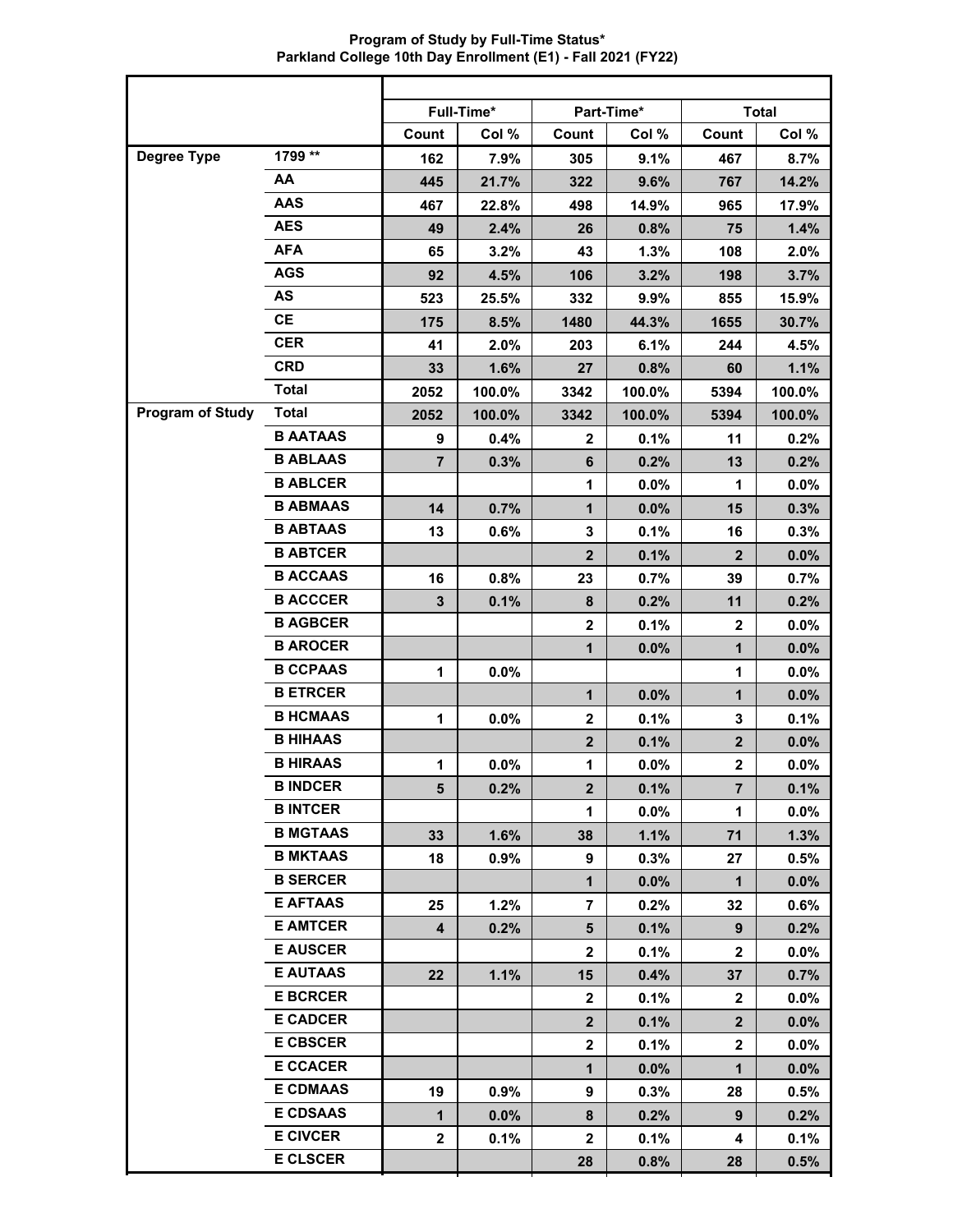**Program of Study by Full-Time Status\* Parkland College 10th Day Enrollment (E1) - Fall 2021 (FY22)**

|                 | Full-Time*     |         |                         | <b>Part-Time*</b> |                | <b>Total</b> |
|-----------------|----------------|---------|-------------------------|-------------------|----------------|--------------|
|                 | Count          | Col %   | Count                   | Col %             | Count          | Col %        |
| <b>E CMDCER</b> | 3              | 0.1%    | $\overline{2}$          | 0.1%              | 5              | 0.1%         |
| <b>E CNHAAS</b> | 26             | 1.3%    | $\mathbf 1$             | 0.0%              | 27             | 0.5%         |
| <b>E ECSAAS</b> | 5              | 0.2%    | 4                       | 0.1%              | 9              | 0.2%         |
| <b>E ECSCER</b> |                |         | $\mathbf{3}$            | 0.1%              | $\mathbf{3}$   | 0.1%         |
| <b>E ELPCER</b> | 3              | 0.1%    | 5                       | 0.1%              | 8              | 0.1%         |
| <b>E ENSAES</b> | 49             | 2.4%    | 26                      | 0.8%              | 75             | 1.4%         |
| <b>E HACAAS</b> | 8              | 0.4%    | 4                       | 0.1%              | 12             | 0.2%         |
| <b>E HACCER</b> | $\mathbf{1}$   | $0.0\%$ | 2 <sup>1</sup>          | 0.1%              | 3              | 0.1%         |
| <b>E IMTCER</b> | $\mathbf{1}$   | $0.0\%$ | $\overline{2}$          | 0.1%              | 3              | 0.1%         |
| <b>E IWTCER</b> | $\mathbf{3}$   | 0.1%    | 17                      | 0.5%              | 20             | 0.4%         |
| <b>E MFGAAS</b> | 10             | 0.5%    | 6                       | 0.2%              | 16             | 0.3%         |
| <b>E PETAAS</b> | 12             | 0.6%    | $\overline{\mathbf{2}}$ | 0.1%              | 14             | 0.3%         |
| <b>E PFTCER</b> |                |         | $\mathbf{1}$            | 0.0%              | 1              | $0.0\%$      |
| <b>E SRVCER</b> |                |         | 4                       | 0.1%              | 4              | 0.1%         |
| <b>F AADAFA</b> | 43             | 2.1%    | 34                      | 1.0%              | 77             | 1.4%         |
| <b>F AAEAFA</b> | 8              | 0.4%    | 6                       | 0.2%              | 14             | 0.3%         |
| <b>F ENTAAS</b> | $\mathbf{2}$   | 0.1%    |                         |                   | $\overline{2}$ | $0.0\%$      |
| <b>F GDICER</b> | $\mathbf{1}$   | $0.0\%$ |                         |                   | $\mathbf{1}$   | $0.0\%$      |
| <b>F GDSAAS</b> | 6              | 0.3%    | 10                      | 0.3%              | 16             | 0.3%         |
| <b>F GPPCER</b> |                |         | $\mathbf{1}$            | $0.0\%$           | 1              | $0.0\%$      |
| <b>F MCBAAS</b> | 9              | 0.4%    | 11                      | 0.3%              | 20             | 0.4%         |
| <b>F MPHAAS</b> | 6              | 0.3%    | 8                       | 0.2%              | 14             | 0.3%         |
| <b>F MPRCER</b> | $\mathbf{1}$   | $0.0\%$ | $\overline{2}$          | 0.1%              | 3              | 0.1%         |
| <b>F MSEAFA</b> | $\overline{7}$ | 0.3%    | $\mathbf{3}$            | 0.1%              | 10             | 0.2%         |
| <b>F MSPAFA</b> | $\overline{7}$ | 0.3%    |                         |                   | $\overline{7}$ | 0.1%         |
| <b>G AMACER</b> |                |         | $\mathbf{2}$            | 0.1%              | 2 <sup>2</sup> | $0.0\%$      |
| <b>G BOFCER</b> |                |         | 1                       | 0.0%              | $\mathbf 1$    | $0.0\%$      |
| <b>G DHGAAS</b> | 43             | 2.1%    | 21                      | 0.6%              | 64             | 1.2%         |
| <b>G EMACER</b> |                |         | 8                       | 0.2%              | 8              | 0.1%         |
| <b>G EMTAAS</b> | 5              | 0.2%    | 12                      | 0.4%              | 17             | 0.3%         |
| <b>G EMTCER</b> | $\mathbf 1$    | $0.0\%$ | 8                       | 0.2%              | 9              | 0.2%         |
| <b>G FSTAAS</b> | $\mathbf{2}$   | 0.1%    | 1                       | $0.0\%$           | 3              | 0.1%         |
| <b>G MASCER</b> | 4              | 0.2%    | $\overline{7}$          | 0.2%              | 11             | 0.2%         |
| <b>G MSGAAS</b> |                |         | 5                       | 0.1%              | 5              | 0.1%         |
| <b>G MSGCER</b> | $\mathbf{2}$   | 0.1%    | 5                       | 0.1%              | $\overline{7}$ | 0.1%         |
| <b>G NASCER</b> |                |         | 9                       | 0.3%              | 9              | $0.2\%$      |
| <b>G NURAAS</b> | 30             | 1.5%    | 114                     | 3.4%              | 144            | 2.7%         |
| <b>G NURCER</b> | 4              | 0.2%    | 19                      | 0.6%              | 23             | $0.4\%$      |
| <b>G OTAAAS</b> | 15             | $0.7\%$ | 16                      | 0.5%              | 31             | 0.6%         |
| <b>G RTTAAS</b> | 17             | 0.8%    |                         |                   | 17             | 0.3%         |
| <b>G SPTCER</b> | 1              | $0.0\%$ | 4                       | 0.1%              | 5              | 0.1%         |
| <b>G SURAAS</b> | $\mathbf{3}$   | 0.1%    | 20                      | 0.6%              | 23             | $0.4\%$      |
| <b>G VTTAAS</b> | 17             | 0.8%    | 29                      | 0.9%              | 46             | $0.9\%$      |
| <b>G XCTCER</b> |                |         | 5                       | 0.1%              | 5              | 0.1%         |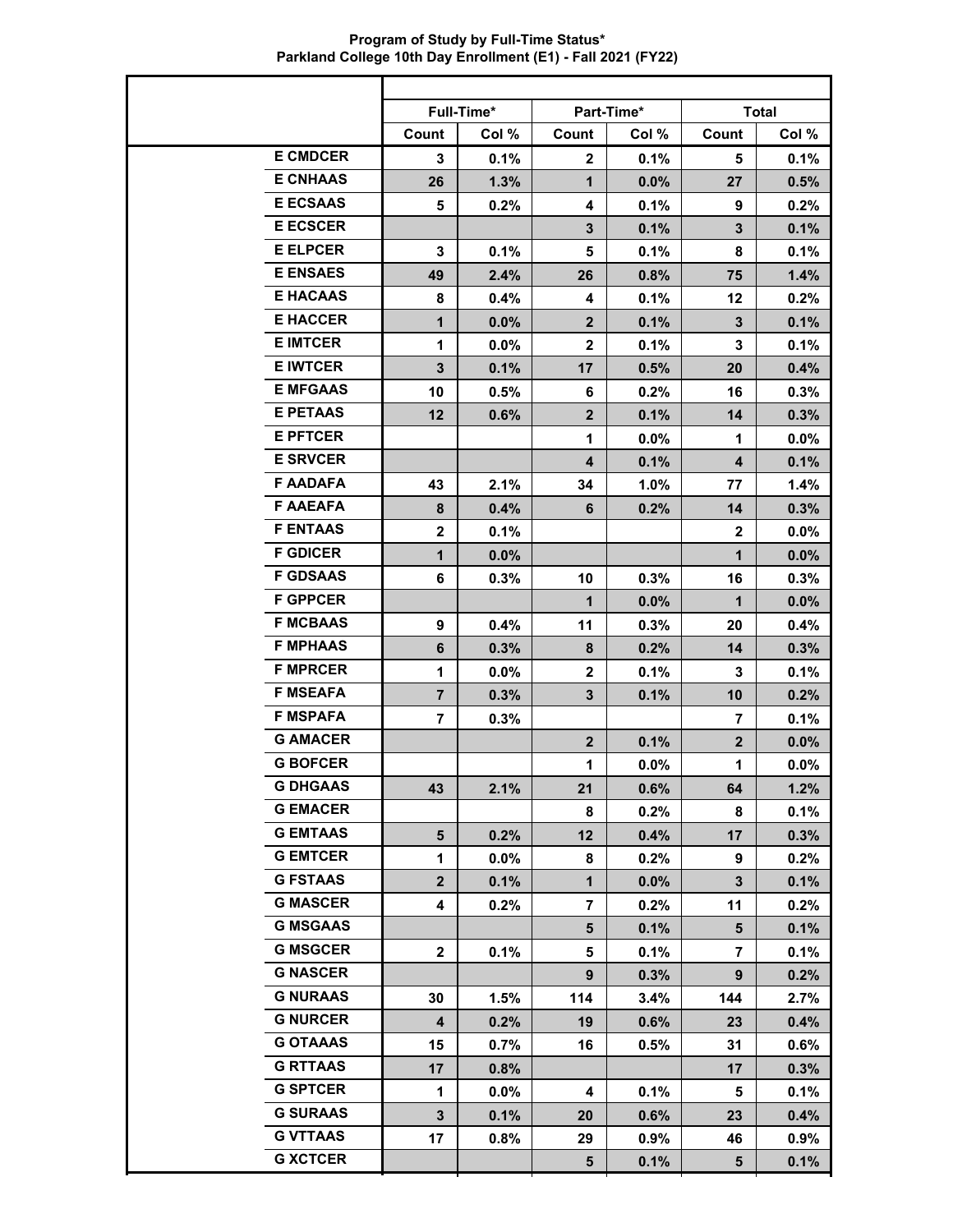| Program of Study by Full-Time Status*                        |  |
|--------------------------------------------------------------|--|
| Parkland College 10th Day Enrollment (E1) - Fall 2021 (FY22) |  |

|                 |              | Full-Time* |                         | Part-Time* |                         | <b>Total</b> |
|-----------------|--------------|------------|-------------------------|------------|-------------------------|--------------|
|                 | Count        | Col %      | Count                   | Col %      | Count                   | Col %        |
| <b>G XMRCER</b> |              |            | $\mathbf{2}$            | 0.1%       | $\mathbf{2}$            | 0.0%         |
| <b>G XRAAAS</b> | 8            | 0.4%       | 10                      | 0.3%       | 18                      | 0.3%         |
| <b>H GAAAA</b>  | 445          | 21.7%      | 322                     | 9.6%       | 767                     | 14.2%        |
| <b>H GAACE</b>  | 175          | 8.5%       | 1434                    | 42.9%      | 1609                    | 29.8%        |
| <b>H GAACRD</b> | 33           | 1.6%       | 27                      | 0.8%       | 60                      | 1.1%         |
| <b>N ASGAS</b>  | 523          | 25.5%      | 332                     | 9.9%       | 855                     | 15.9%        |
| <b>N FTRCER</b> |              |            | 3                       | 0.1%       | 3                       | 0.1%         |
| <b>N FXTCER</b> |              |            | $\mathbf 1$             | 0.0%       | $\mathbf{1}$            | 0.0%         |
| OCCUP1799 **    | 162          | 7.9%       | 305                     | 9.1%       | 467                     | 8.7%         |
| <b>S CHDAAS</b> | $\mathbf 1$  | 0.0%       | $\mathbf 1$             | 0.0%       | $\overline{2}$          | 0.0%         |
| <b>S CJSAAS</b> | 16           | 0.8%       | 25                      | 0.7%       | 41                      | 0.8%         |
| <b>S FSTAAS</b> | $\mathbf{1}$ | 0.0%       |                         |            | $\mathbf{1}$            | 0.0%         |
| <b>S MTLCER</b> |              |            | 6                       | 0.2%       | 6                       | 0.1%         |
| <b>T CNAAAS</b> | 16           | 0.8%       | 23                      | 0.7%       | 39                      | 0.7%         |
| <b>T CPLAAS</b> | 5            | 0.2%       | 18                      | 0.5%       | 23                      | 0.4%         |
| <b>T DGMAAS</b> | 19           | 0.9%       | 12                      | 0.4%       | 31                      | 0.6%         |
| <b>T GPRCER</b> |              |            | 3                       | 0.1%       | 3                       | 0.1%         |
| <b>T IPRCER</b> | $\mathbf{1}$ | 0.0%       | 3                       | 0.1%       | $\overline{\mathbf{4}}$ | 0.1%         |
| <b>T OCAAAS</b> | 5            | 0.2%       | 19                      | 0.6%       | 24                      | 0.4%         |
| <b>TOCPCER</b>  |              |            | $\overline{2}$          | 0.1%       | $\overline{2}$          | 0.0%         |
| <b>T PCFCER</b> |              |            | 6                       | 0.2%       | 6                       | 0.1%         |
| <b>T SDVCER</b> |              |            | $\overline{2}$          | 0.1%       | $\overline{2}$          | 0.0%         |
| <b>T VGWCER</b> | 1            | $0.0\%$    |                         |            | 1                       | 0.0%         |
| <b>V CMPCER</b> |              |            | $\overline{2}$          | 0.1%       | $\overline{2}$          | 0.0%         |
| <b>V UASCER</b> |              |            | 3                       | 0.1%       | 3                       | 0.1%         |
| Y AB2CE         |              |            | $\overline{2}$          | 0.1%       | $\overline{2}$          | 0.0%         |
| Y AB3CE         |              |            | 4                       | 0.1%       | 4                       | 0.1%         |
| Y AB4CE         |              |            | 12                      | 0.4%       | 12                      | 0.2%         |
| Y AS5CE         |              |            | 8                       | 0.2%       | 8                       | 0.1%         |
| Y AS6CE         |              |            | $\overline{\mathbf{4}}$ | 0.1%       | $\overline{\mathbf{4}}$ | 0.1%         |
| Y EL2CE         |              |            | $\mathbf{2}$            | 0.1%       | $\overline{\mathbf{2}}$ | 0.0%         |
| Y EL3CE         |              |            | $\overline{\mathbf{2}}$ | 0.1%       | $\overline{2}$          | 0.0%         |
| Y EL4CE         |              |            | 4                       | 0.1%       | 4                       | 0.1%         |
| Y EL5CE         |              |            | 5                       | 0.1%       | $5\phantom{.0}$         | 0.1%         |
| Y EL6CE         |              |            | 3                       | 0.1%       | 3                       | 0.1%         |
| <b>Y GSUAGS</b> | 92           | 4.5%       | 106                     | 3.2%       | 198                     | 3.7%         |

\*\* OCCUP1799 are students with pre-health AGS program codes (e.g., G DHGAGS). \*Full-Time: >= 12 Credit Hours / Part-Time: < 12 Credit Hours

Source: e1fy22.sps; Prepared by IAR; 1/10/2022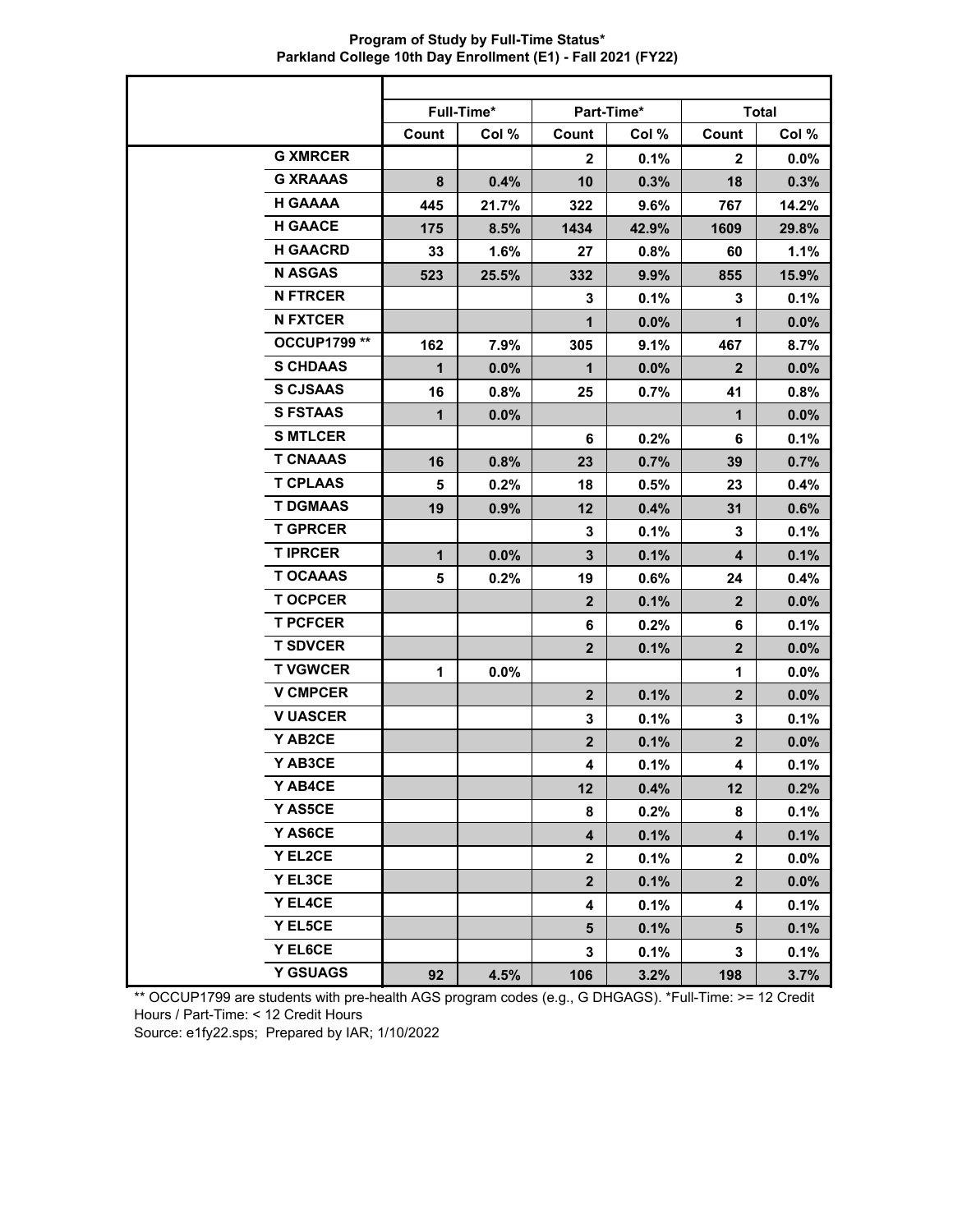|                                  |                                            |              | Full-Time* |              | Part-Time* |              | <b>Total</b> |
|----------------------------------|--------------------------------------------|--------------|------------|--------------|------------|--------------|--------------|
|                                  |                                            | Count        | Col %      | Count        | Col %      | Count        | Col %        |
| <b>Transfer Institution Name</b> | Total                                      | 103          | 100.0%     | 81           | 100.0%     | 184          | 100.0%       |
|                                  | <b>Unknown Institution</b>                 |              |            | $\mathbf{1}$ | 1.2%       | 1            | 0.5%         |
|                                  | <b>Aurora University</b>                   | 1            | 1.0%       |              |            | 1            | 0.5%         |
|                                  | <b>Black Hawk College-East</b>             | $\mathbf{1}$ | 1.0%       |              |            | 1            | 0.5%         |
|                                  | <b>Black Hawk College-Quad Cities</b>      | 1            | 1.0%       | 1            | 1.2%       | 2            | 1.1%         |
|                                  | <b>Carl Sandburg College</b>               | $\mathbf{2}$ | 1.9%       | $\mathbf{1}$ | 1.2%       | 3            | 1.6%         |
|                                  | <b>Chicago State University</b>            | 1            | 1.0%       |              |            | 1            | 0.5%         |
|                                  | <b>City Colleges of Chicago</b>            | $\mathbf{1}$ | 1.0%       |              |            | 1            | 0.5%         |
|                                  | <b>College of DuPage</b>                   |              |            | 3            | 3.7%       | 3            | 1.6%         |
|                                  | <b>College of Lake County</b>              | $\mathbf{1}$ | 1.0%       |              |            | 1            | 0.5%         |
|                                  | <b>Danville Area Community College</b>     | 4            | 3.9%       | 6            | 7.4%       | 10           | 5.4%         |
|                                  | <b>DePaul University</b>                   | 1            | 1.0%       |              |            | 1            | 0.5%         |
|                                  | <b>Eastern Illinois University</b>         | 6            | 5.8%       | $\mathbf{2}$ | 2.5%       | 8            | 4.3%         |
|                                  | <b>Elgin Community College</b>             | $\mathbf{1}$ | 1.0%       |              |            | 1            | 0.5%         |
|                                  | Harold Washington College (Loop College)   | 1            | 1.0%       |              |            | 1            | 0.5%         |
|                                  | <b>Heartland Community College</b>         | 5            | 4.9%       | 6            | 7.4%       | 11           | 6.0%         |
|                                  | <b>Illinois Central College</b>            | 3            | 2.9%       | 1            | 1.2%       | 4            | 2.2%         |
|                                  | <b>Illinois Eastern Community Colleges</b> | $\mathbf{1}$ | 1.0%       |              |            | $\mathbf{1}$ | 0.5%         |
|                                  | <b>Illinois State University</b>           | $\mathbf 2$  | 1.9%       | 1            | 1.2%       | 3            | $1.6\%$      |
|                                  | <b>Illinois Valley Community College</b>   | 1            | 1.0%       | 3            | 3.7%       | 4            | 2.2%         |
|                                  | John A. Logan College                      | 1            | 1.0%       |              |            | 1            | 0.5%         |
|                                  | <b>John Wood Community College</b>         | $\mathbf{1}$ | 1.0%       |              |            | $\mathbf{1}$ | 0.5%         |
|                                  | Joliet Junior College                      | 2            | 1.9%       | 1            | 1.2%       | 3            | $1.6\%$      |
|                                  | <b>Kankakee Community College</b>          | 4            | 3.9%       | $\mathbf{2}$ | 2.5%       | 6            | 3.3%         |
|                                  | Kaskaskia College                          |              |            | 1            | 1.2%       | 1            | 0.5%         |
|                                  | <b>Kishwaukee College</b>                  |              |            | $\mathbf{1}$ | 1.2%       | $\mathbf{1}$ | 0.5%         |
|                                  | <b>Lake Land College</b>                   | 11           | 10.7%      | 5            | 6.2%       | 16           | 8.7%         |
|                                  | <b>Lewis &amp; Clark Community College</b> | 1            | 1.0%       |              |            | 1            | 0.5%         |
|                                  | <b>Lewis University</b>                    | 2            | 1.9%       | 4            | 4.9%       | 6            | 3.3%         |
|                                  | <b>Lincoln Land Community College</b>      | 5            | 4.9%       | 3            | 3.7%       | 8            | 4.3%         |
|                                  | <b>McHenry County College</b>              | 1            | 1.0%       |              |            | 1            | 0.5%         |
|                                  | <b>Millikin University</b>                 |              |            | $\mathbf{1}$ | 1.2%       | $\mathbf 1$  | 0.5%         |
|                                  | <b>Northern Illinois University</b>        | 1            | 1.0%       |              |            | 1            | 0.5%         |
|                                  | <b>Prairie State College</b>               |              |            | $\mathbf{1}$ | 1.2%       | 1            | 0.5%         |
|                                  | <b>Rend Lake College</b>                   |              |            | $\mathbf{2}$ | 2.5%       | 2            | 1.1%         |
|                                  | <b>Richland Community College</b>          | 5            | 4.9%       | $\mathbf{3}$ | 3.7%       | 8            | 4.3%         |
|                                  | <b>Sauk Valley Community College</b>       | 1            | 1.0%       |              |            | 1            | 0.5%         |
|                                  | SIU Carbondale                             | $\mathbf{1}$ | 1.0%       | $\mathbf{2}$ | 2.5%       | 3            | 1.6%         |
|                                  | <b>SIU Edwardsville</b>                    |              |            | $\mathbf{2}$ | 2.5%       | 2            | 1.1%         |
|                                  | Southeastern Illinois College              |              |            | $\mathbf{1}$ | 1.2%       | 1            | 0.5%         |
|                                  | Southwestern Illinois College              | $\mathbf{2}$ | 1.9%       | 1            | 1.2%       | 3            | 1.6%         |
|                                  | <b>Triton College</b>                      |              |            | $\mathbf{1}$ | 1.2%       | 1            | 0.5%         |
|                                  | U of I - Springfield                       |              |            | 1            | 1.2%       | 1            | 0.5%         |
|                                  | U of I - Urbana                            | 4            | 3.9%       | 6            | 7.4%       | 10           | 5.4%         |
|                                  | <b>Western Illinois University</b>         |              |            | 3            | 3.7%       | 3            | 1.6%         |
|                                  | <b>Wilbur Wright College</b>               | 1            | $1.0\%$    | 1            | 1.2%       | $\mathbf{2}$ | $1.1\%$      |
|                                  | <b>William Rainey Harper College</b>       | $\mathbf{2}$ | 1.9%       | 1            | 1.2%       | 3            | 1.6%         |
|                                  | <b>Out of State Institution</b>            | 25           | 24.3%      | 13           | 16.0%      | 38           | 20.7%        |
|                                  |                                            |              |            |              |            |              |              |

Τ

٦

\*Full-Time: >= 12 Credit Hours / Part-Time: < 12 Credit Hours Source: e1fy22.sps; Prepared by IAR; 1/10/2022

Г